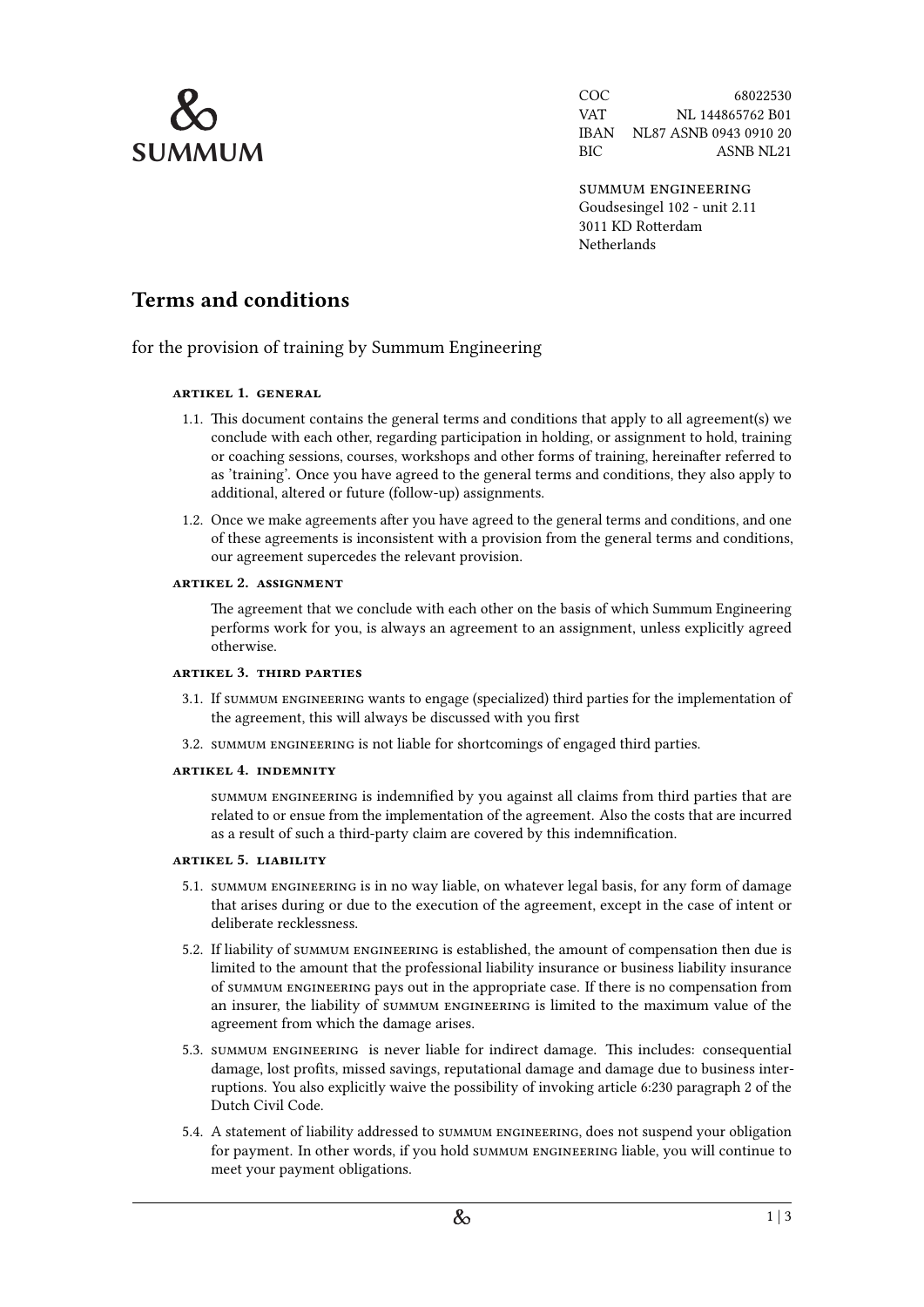5.5. Contrary to the legal limitation period, the limitation period of all claims and defenses against summum engineering and third parties engaged by us in the execution of the agreement is one year. Any claim for compensation lapses if summum engineering has not been notified in writing within this period.

## **artikel 6. payment**

- 6.1. The prices in the offers and quotations are exclusive of VAT and any costs to be incurred in the implementation of the agreement such as shipping costs, transport costs, travel costs and declarations of engaged third parties.
- 6.2. We agree on a fixed fee for the work that is included and described in the order confirmation and therefore falls within the scope of the order.
- 6.3. summum engineering bills 30% of the total price before the start of the training and 70% after the end of the (series of) training course(s).
- 6.4. In the case of a series of training courses, summum engineering is authorized at all times, in deviation from the agreed method of invoicing, to invoice the work performed per completed training course.
- 6.5. Activities that fall outside the agreed and described assignment qualify as additional work. If there is additional work, summum engineering will charge its usual hourly rate on top of the agreed fee.
- 6.6. If summum engineering receives a (separate) assignment for which we have not agreed a (fixed) fee, summum engineering will calculate its compensation based on the number of hours spent using the usual hourly rate, unless agreed otherwise.
- 6.7. The declarations of summum engineering must be settled without suspension or settlement within 30 days of the date. summum engineering has the right to refuse participation of you or the participant you have designated or to suspend the execution of the assignment or to dissolve the agreement, if you have not met your payment obligations in time.
- 6.8. Any complaints with regard to an invoice must be submitted to summum engineering in writing or by e-mail within eight days after the invoice date of the relevant invoice. You will then be deemed to have approved the invoice. Submitting a complaint or protesting against the (amount of an) invoice does not suspend the payment obligation.

## <span id="page-1-0"></span>**artikel 7. cancellation or changes**

- 7.1. You have the right to cancel the assignment or change taking into account the following conditions:
	- Cancellation or modification by you can be done free of charge up to 2 weeks before the start of the assignment.
	- In the event of cancellation or change less than 2 weeks before the start of the assignment, 30% of the quoted amount must be reimbursed.
	- In the event of cancellation or change less than 24 hours before the start of the assignment, 100% of the quoted amount must be reimbursed.
- 7.2. The cancellation costs are calculated and charged at the moment that the assignment would have been carried out and/or started.
- 7.3. The cancellation or change must of course reach us (as quickly as possible) to take effect. You can do this by registered letter or by e-mail. The cancellation by e-mail is only valid if the e-mail has been received by us and the cancellation has been confirmed in writing with a reply to the e-mail.
- 7.4. The assignment cannot be canceled prematurely.
- 7.5. summum engineering can terminate or cancel the agreement with immediate effect without notice of default or intervention of a judge in the event that:
	- you have applied for or have been granted a (temporary) suspension of payment;
	- you have filed for bankruptcy or have been declared bankrupt;